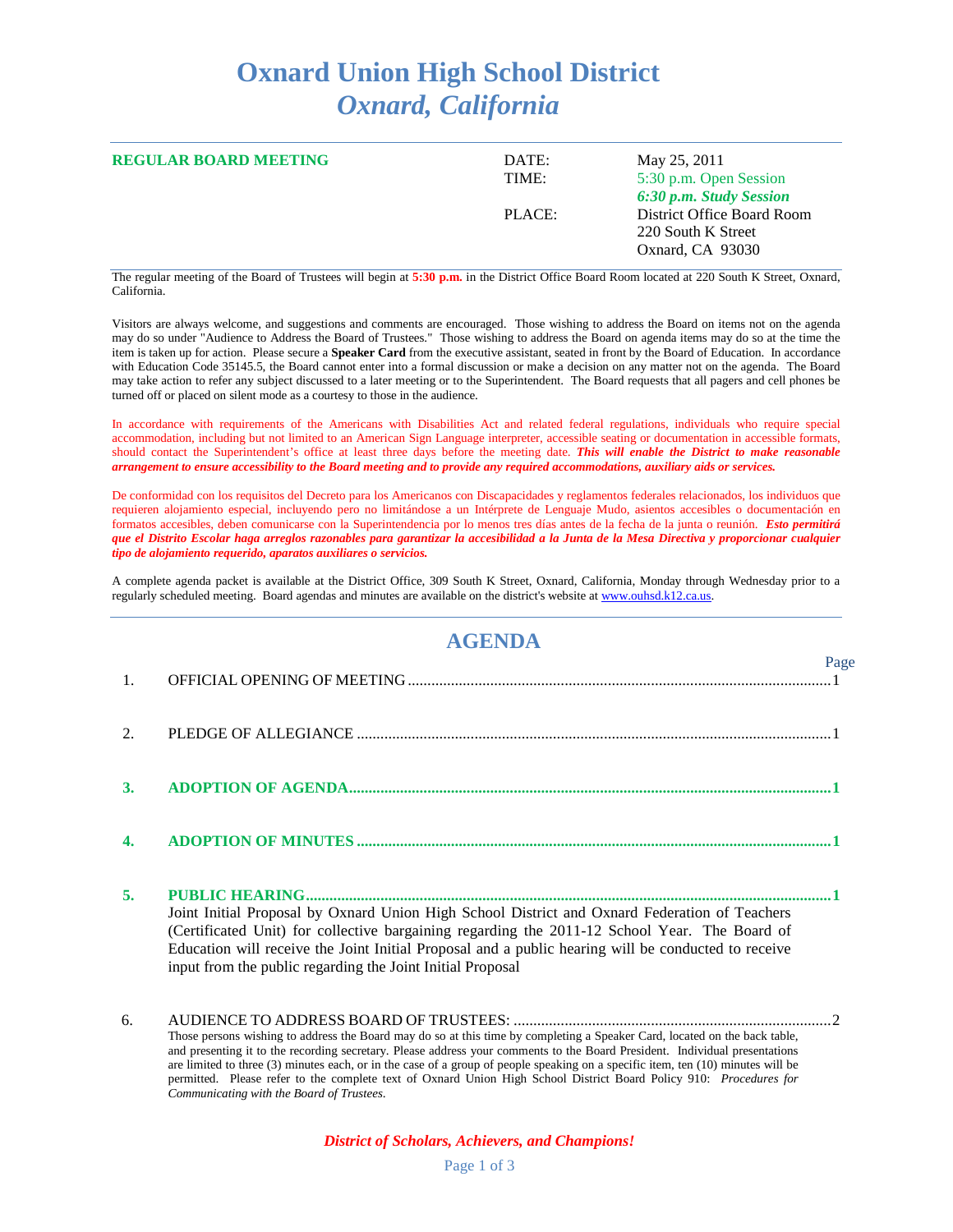|    | <b>Board Meeting Agenda</b>                                                   |                                                                                         |  |
|----|-------------------------------------------------------------------------------|-----------------------------------------------------------------------------------------|--|
|    | May 25, 2011                                                                  |                                                                                         |  |
|    |                                                                               | Page                                                                                    |  |
|    |                                                                               |                                                                                         |  |
| 7. | <b>SUPERINTENDENT'S REPORTS:</b>                                              |                                                                                         |  |
|    | А.                                                                            |                                                                                         |  |
|    | <b>B.</b>                                                                     |                                                                                         |  |
|    | $\mathcal{C}$ .                                                               |                                                                                         |  |
| 8. | <b>CONSENT CALENDAR:</b>                                                      |                                                                                         |  |
|    | Consideration of Approval of Student Expulsion by Recommendation of the<br>А. |                                                                                         |  |
|    |                                                                               |                                                                                         |  |
|    | <b>B.</b>                                                                     | Consideration of Approval of Student Expulsion by Voluntary Agreement of the School     |  |
|    |                                                                               | Principal, the Student, and the Students' Parent/Guardian, as per Board Policy 5144,    |  |
|    |                                                                               |                                                                                         |  |
|    | C.                                                                            |                                                                                         |  |
|    | D.                                                                            | Consideration of Approval of CIF Application for New Multi-School Membership Status2    |  |
|    | Ε.                                                                            | Consideration of Waiver of California High School Exit Exam (CAHSEE) Requirements       |  |
|    |                                                                               |                                                                                         |  |
|    | F.                                                                            |                                                                                         |  |
|    | G.                                                                            | Consideration of Approval of the Proposal from Hughes General Engineering, Inc. for the |  |
|    |                                                                               |                                                                                         |  |
|    | H.                                                                            | Consideration of Approval of the Proposal from Kiwitt's General Building for the Pool   |  |
|    |                                                                               |                                                                                         |  |
|    | Ι.                                                                            | Consideration of Approval of the Proposal from H & S Contractors for the Kiln           |  |
|    |                                                                               |                                                                                         |  |
|    | J.                                                                            | Consideration of Approval of Ratification of Athletic Contests for Hueneme High School, |  |
|    |                                                                               |                                                                                         |  |
|    | K.                                                                            | Consideration of Approval of Ratification of Athletic Contests for Oxnard High School,  |  |
|    |                                                                               |                                                                                         |  |
|    | L.                                                                            | Consideration of Approval of the Proposal from Axis Construction Inc., for the Culinary |  |
|    |                                                                               |                                                                                         |  |
|    | M.                                                                            | Consideration of Approval of Ratification of Agreement between Oxnard Union High        |  |
|    |                                                                               | School District and Oxnard Performing Arts and Convention Center Corporation4           |  |
|    | N.                                                                            | Consideration of Approval of Agreement Between OUHSD and Earth Systems for              |  |
|    |                                                                               |                                                                                         |  |
|    | O.                                                                            | Consideration for Approval of Change Order #1 Submitted for C.T.E. Auto Shop Project    |  |
|    |                                                                               |                                                                                         |  |
|    | Ρ.                                                                            | Consideration of Approval of Agreement with Oxnard College Cafeteria for Vocational     |  |
|    |                                                                               |                                                                                         |  |
|    | Q.                                                                            | Consideration of Approval of Agreement between Oxnard Union High School District and    |  |
|    |                                                                               |                                                                                         |  |
|    | R.                                                                            | Consideration of Approval of Purchase Orders and Direct Pays, May 13 through May 25,    |  |
|    | S.                                                                            | Consideration of Approval to Enter into Agreement between Oxnard Union High School      |  |
|    |                                                                               |                                                                                         |  |
|    |                                                                               |                                                                                         |  |
| 9. |                                                                               | <b>ACTION ITEMS:</b>                                                                    |  |
|    | А.                                                                            |                                                                                         |  |
|    |                                                                               | Applied Medical English - Health Academy                                                |  |
|    |                                                                               | Visual Arts - Culinary Academy                                                          |  |
|    |                                                                               | Advanced Culinary Arts ROP - Culinary Academy                                           |  |

B. Consideration of Approval of New Textbook Proposals ..................................................................6